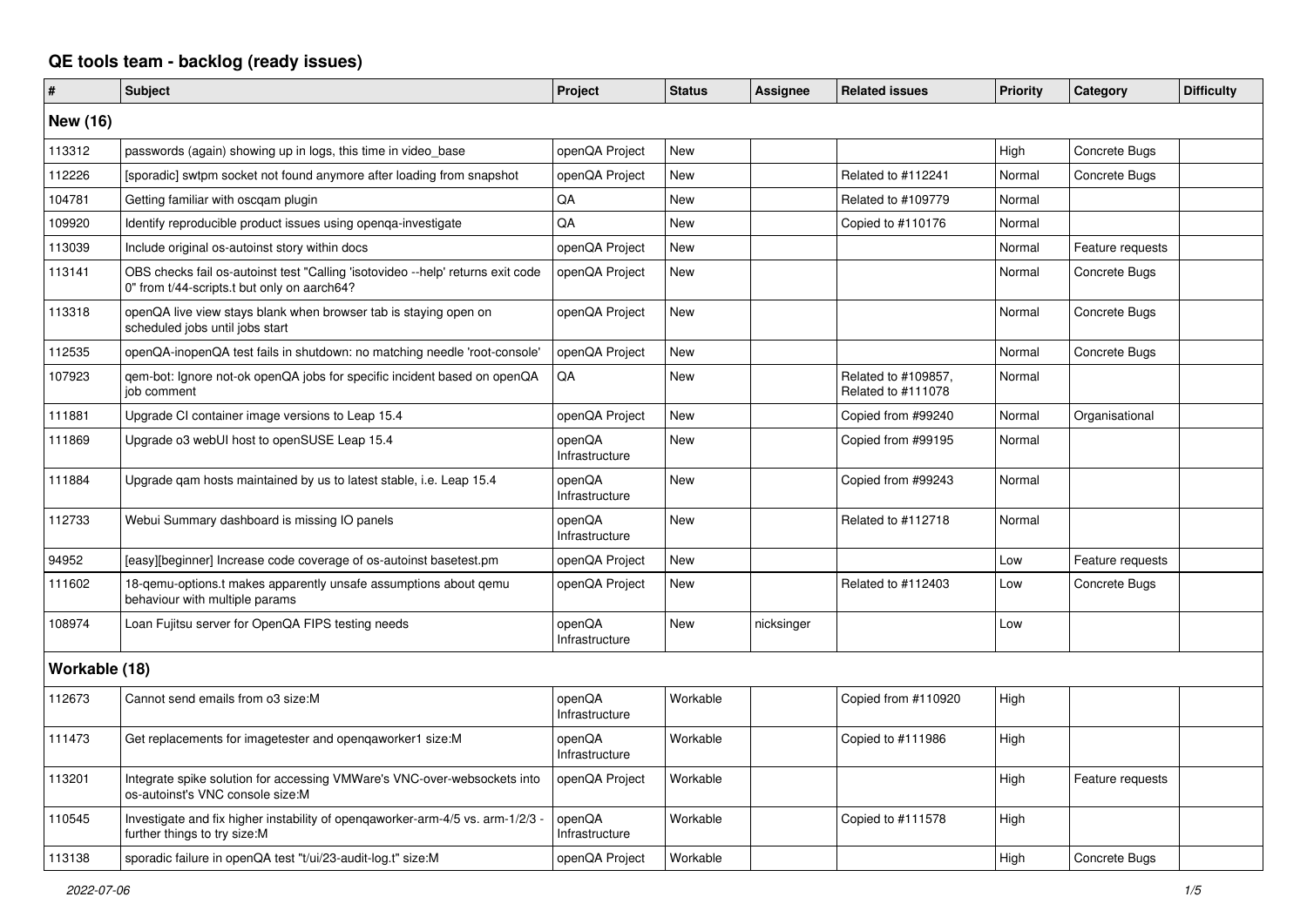| $\vert$ #       | <b>Subject</b>                                                                                                                                                                                    | Project                  | <b>Status</b> | Assignee   | <b>Related issues</b>                                                                                                                                                              | <b>Priority</b> | Category         | <b>Difficulty</b> |
|-----------------|---------------------------------------------------------------------------------------------------------------------------------------------------------------------------------------------------|--------------------------|---------------|------------|------------------------------------------------------------------------------------------------------------------------------------------------------------------------------------|-----------------|------------------|-------------------|
| 111066          | Document suggested workflows for multiple teams reviewing openQA test<br>results size:M                                                                                                           | openQA Project           | Workable      |            |                                                                                                                                                                                    | Normal          | Feature requests |                   |
| 113189          | Research where we need limits size:S                                                                                                                                                              | openQA Project           | Workable      |            |                                                                                                                                                                                    | Normal          | Feature requests |                   |
| 105594          | Two new machines for OSD and 03, meant for bare-metal virtualization<br>size:M                                                                                                                    | openQA<br>Infrastructure | Workable      | nicksinger | Related to #110227                                                                                                                                                                 | Normal          |                  |                   |
| 81899           | [easy][beginner] Move code from isotovideo to a module size: M                                                                                                                                    | openQA Project           | Workable      | okurz      | Related to #108530                                                                                                                                                                 | Low             | Feature requests |                   |
| 107941          | [sporadic] openQA Fullstack test t/full-stack.t can still fail with "udevadm" log<br>message size:M                                                                                               | openQA Project           | Workable      |            |                                                                                                                                                                                    | Low             | Concrete Bugs    |                   |
| 106056          | [virtualization][tools] Improve retry behaviour and connection error handling<br>in backend::ipmi (was: "Fail to connect openqaipmi5-sp.qa.suse.de on our<br>osd environment") size:M             | openQA Project           | Workable      |            | Related to #102650                                                                                                                                                                 | Low             | Feature requests |                   |
| 111254          | Cover code of os-autoinst path backend/ fully (statement coverage) size:M                                                                                                                         | openQA Project           | Workable      |            | Blocked by #109620,<br>Copied from #111251                                                                                                                                         | Low             | Feature requests |                   |
| 109112          | Improve os-autoinst sshXtermVt.pm connection error handling (was: "Test<br>died: Error connecting to <root@redcurrant-4.ga.suse.de>: No route to host")<br/>size:M</root@redcurrant-4.ga.suse.de> | openQA<br>Infrastructure | Workable      |            | Related to #98832, Has<br>duplicate #109719                                                                                                                                        | Low             |                  |                   |
| 109746          | Improve QA related server room management, consistent naming and<br>tagging size:M                                                                                                                | openQA<br>Infrastructure | Workable      |            | Copied from #102650,<br>Copied to #110521                                                                                                                                          | Low             |                  |                   |
| 111770          | Limit finished tests on /tests, but query configurable and show complete<br>number of jobs size:S                                                                                                 | openQA Project           | Workable      |            |                                                                                                                                                                                    | Low             | Feature requests |                   |
| 111338          | Open source https://gitlab.suse.de/qa-maintenance/mtui size:M                                                                                                                                     | QA                       | Workable      |            | Copied to #111341                                                                                                                                                                  | Low             |                  |                   |
| 100967          | Use more perl signatures - openQA size:M                                                                                                                                                          | openQA Project           | Workable      | okurz      | Copied from #99663,<br>Copied to #105127                                                                                                                                           | Low             | Feature requests |                   |
| 99663           | Use more perl signatures - os-autoinst size:M                                                                                                                                                     | openQA Project           | Workable      | okurz      | Related to #102146,<br>Related to #104986,<br>Related to #104520,<br>Related to #106654,<br>Related to #108323,<br>Related to #110983,<br>Related to #112319,<br>Copied to #100967 | Low             | Feature requests |                   |
| In Progress (2) |                                                                                                                                                                                                   |                          |               |            |                                                                                                                                                                                    |                 |                  |                   |
| 111992          | Deal with QEMU and OVMF default resolution being 1280x800, affecting (at<br>least) qxl size:M                                                                                                     | openQA Project           | In Progress   | tinita     | Related to #111866,<br>Related to #111863                                                                                                                                          | High            | Feature requests |                   |
| 111341          | Open source https://gitlab.suse.de/qa-maintenance/qam-oscplugin/ size:M                                                                                                                           | $\mathsf{QA}$            | In Progress   | osukup     | Copied from #111338                                                                                                                                                                | Normal          |                  |                   |
| Blocked (33)    |                                                                                                                                                                                                   |                          |               |            |                                                                                                                                                                                    |                 |                  |                   |
| 101048          | [epic] Investigate and fix higher instability of openqaworker-arm-4/5 vs.<br>$arm-1/2/3$                                                                                                          | openQA Project           | Blocked       | mkittler   | Related to #101030                                                                                                                                                                 | High            | Concrete Bugs    |                   |
| 100688          | [epic][virtualization][3rd party hypervisor] Add svirt backend compatibility for<br>vmware 7.0                                                                                                    | openQA Project           | Blocked       | okurz      |                                                                                                                                                                                    | High            | Feature requests |                   |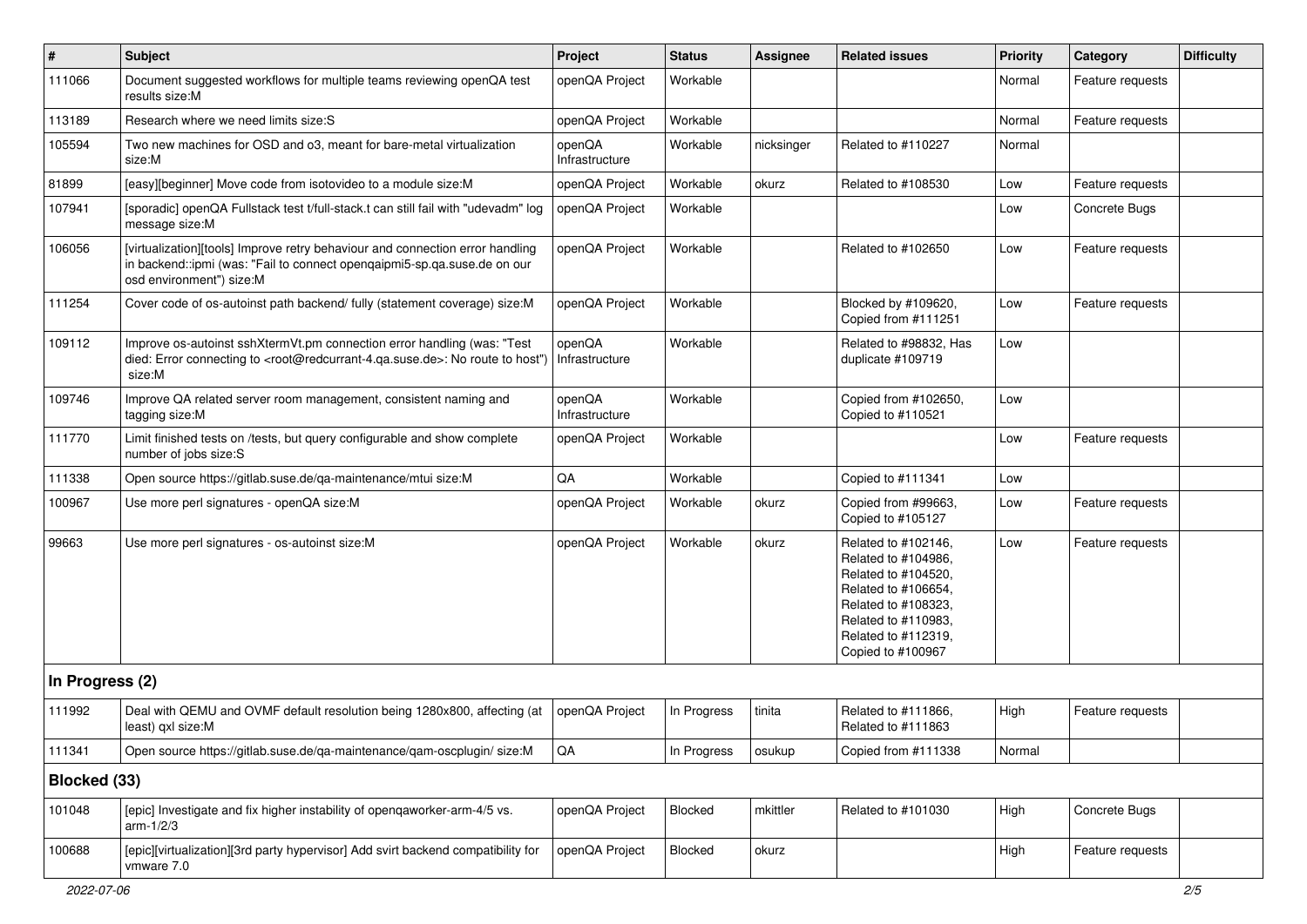| $\sharp$ | <b>Subject</b>                                                                                                                                                                                                             | Project                  | <b>Status</b>  | Assignee   | <b>Related issues</b>                                                                                                                                    | <b>Priority</b> | Category         | <b>Difficulty</b> |
|----------|----------------------------------------------------------------------------------------------------------------------------------------------------------------------------------------------------------------------------|--------------------------|----------------|------------|----------------------------------------------------------------------------------------------------------------------------------------------------------|-----------------|------------------|-------------------|
| 80142    | [saga][epic] Scale out: Redundant/load-balancing deployments of openQA,<br>easy containers, containers on kubernetes                                                                                                       | openQA Project           | <b>Blocked</b> | okurz      | Related to #80466.<br>Related to #92893,<br>Related to #110497                                                                                           | High            | Feature requests |                   |
| 109668   | [saga][epic] Stable and updated non-qemu backends for SLE validation                                                                                                                                                       | openQA Project           | <b>Blocked</b> | okurz      | Related to #37339                                                                                                                                        | High            | Feature requests |                   |
| 110920   | Emails from o3 are rejected by mx2.suse.de for certain sender/recipients<br>size:S                                                                                                                                         | openQA<br>Infrastructure | Blocked        | okurz      | Copied from #110629,<br>Copied to #112673                                                                                                                | High            |                  |                   |
| 103736   | Make aarch64 machine chan-1 up and running after it is broken size: M                                                                                                                                                      | openQA<br>Infrastructure | Blocked        | nicksinger |                                                                                                                                                          | High            |                  |                   |
| 97862    | More openQA worker hardware for OSD size:M                                                                                                                                                                                 | openQA<br>Infrastructure | <b>Blocked</b> | okurz      | Copied from #97043,<br>Copied to #104970                                                                                                                 | High            |                  |                   |
| 103971   | [epic] Easy *re*-triggering and cloning of multi-machine tests                                                                                                                                                             | openQA Project           | <b>Blocked</b> | mkittler   | Related to #66071                                                                                                                                        | Normal          | Feature requests |                   |
| 109846   | [epic] Ensure all our database tables accomodate enough data, e.g. bigint for<br>ids                                                                                                                                       | openQA Project           | Blocked        | okurz      | Copied from #109836                                                                                                                                      | Normal          | Feature requests |                   |
| 92854    | [epic] limit overload of openQA webUI by heavy requests                                                                                                                                                                    | openQA Project           | <b>Blocked</b> | okurz      | Copied from #92770                                                                                                                                       | Normal          | Feature requests |                   |
| 91914    | [epic] Make reviewing openQA results per squad easier                                                                                                                                                                      | openQA Project           | Blocked        | okurz      | Related to #52655,<br>Related to #93710, Copied<br>from #91467, Copied to<br>#99306                                                                      | Normal          | Feature requests |                   |
| 108527   | [epic] os-autoinst plugins (or wheels or leaves or scrolls) for scalable code<br>reuse of helper functions and segmented test distributions                                                                                | openQA Project           | <b>Blocked</b> | okurz      | Copied from #106922                                                                                                                                      | Normal          | Feature requests |                   |
| 110884   | [epic] Properly maintained open source mtui+oscqam                                                                                                                                                                         | QA                       | <b>Blocked</b> | okurz      |                                                                                                                                                          | Normal          |                  |                   |
| 98472    | [epic] Scale out: Disaster recovery deployments of existing openQA<br>infrastructures                                                                                                                                      | openQA Project           | Blocked        | okurz      |                                                                                                                                                          | Normal          | Feature requests |                   |
| 109656   | [epic] Stable non-gemu backends                                                                                                                                                                                            | openQA Project           | <b>Blocked</b> | okurz      | Related to #99345                                                                                                                                        | Normal          | Feature requests |                   |
| 111860   | [epic] Upgrade all our infrastructure, e.g. o3+osd workers+webui and<br>production workloads, to openSUSE Leap 15.4                                                                                                        | openQA Project           | <b>Blocked</b> | okurz      | Copied from #99183                                                                                                                                       | Normal          | Organisational   |                   |
| 94105    | [epic] Use feedback from openqa-investigate to automatically inform on<br>github pull requests, open tickets, weed out automatically failed tests                                                                          | QA                       | Blocked        | okurz      | Related to #91773,<br>Related to #107014                                                                                                                 | Normal          |                  |                   |
| 106922   | [epic][sporadic] openqa_from_git fails in dashboard due to<br>ensure_unlocked_desktop not expecting password entry screen in case of<br>locked desktop auto_review:"match=desktop-runner, screenlock timed<br>out.*":retry | openQA Project           | <b>Blocked</b> | okurz      | Related to #103122,<br>Related to #92092,<br>Related to #44441,<br>Related to #46589.<br>Related to #64078, Copied<br>from #106919, Copied to<br>#108527 | Normal          | Feature requests |                   |
| 103962   | [saga][epic] Easy multi-machine handling: MM-tests as first-class citizens                                                                                                                                                 | openQA Project           | <b>Blocked</b> | mkittler   | Copied to #112862                                                                                                                                        | Normal          | Feature requests |                   |
| 111347   | [saga][epic] Properly maintained Maintenance QA tooling                                                                                                                                                                    | QA                       | Blocked        | okurz      | Copied from #99303                                                                                                                                       | Normal          |                  |                   |
| 91646    | [saga][epic] SUSE Maintenance QA workflows with fully automated testing,<br>approval and release                                                                                                                           | QA                       | Blocked        | okurz      | Copied to #99303                                                                                                                                         | Normal          |                  |                   |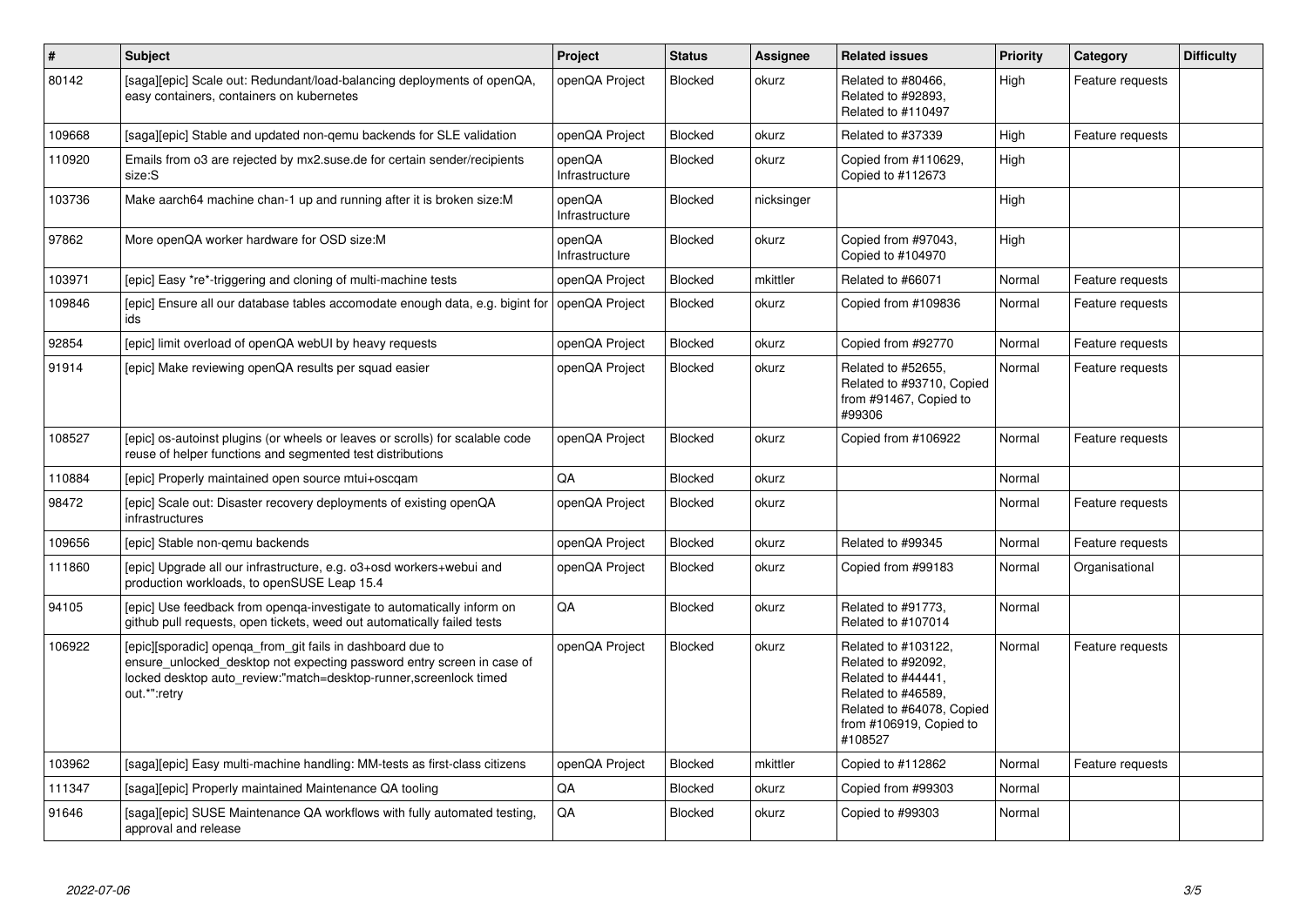| #             | <b>Subject</b>                                                                                                                                          | Project                  | <b>Status</b>  | <b>Assignee</b> | <b>Related issues</b>                                                                                                                                                             | <b>Priority</b> | Category                  | <b>Difficulty</b> |
|---------------|---------------------------------------------------------------------------------------------------------------------------------------------------------|--------------------------|----------------|-----------------|-----------------------------------------------------------------------------------------------------------------------------------------------------------------------------------|-----------------|---------------------------|-------------------|
| 112367        | [tools] python-paramiko on Leap/SLE throws exception with ed25519 key<br>size:M                                                                         | QA                       | <b>Blocked</b> | jbaier_cz       |                                                                                                                                                                                   | Normal          |                           |                   |
| 96539         | Conclude migration of qam.suse.de                                                                                                                       | QA                       | <b>Blocked</b> | okurz           |                                                                                                                                                                                   | Normal          |                           |                   |
| 111986        | Ensure uno openganet opensuse org is properly used                                                                                                      | openQA<br>Infrastructure | <b>Blocked</b> | okurz           | Copied from #111473                                                                                                                                                               | Normal          |                           |                   |
| 97190         | Limit size of initial requests everywhere, e.g. /, /tests, etc., over webUI and<br>API                                                                  | openQA Project           | Blocked        | okurz           | Related to #41054,<br>Related to #110680,<br>Related to #110677                                                                                                                   | Normal          | Feature requests          |                   |
| 108530        | os-autoinst plugins: x11_start_program from os-autoinst-distri-openQA<br>dynamically loaded from another git repo size:M                                | openQA Project           | Blocked        | cdywan          | Related to #81899                                                                                                                                                                 | Normal          | Feature requests          |                   |
| 111863        | Upgrade o3 workers to openSUSE Leap 15.4                                                                                                                | openQA<br>Infrastructure | Blocked        | okurz           | Related to #111992,<br>Copied from #99189                                                                                                                                         | Normal          |                           |                   |
| 111872        | Upgrade osd webUI host to openSUSE Leap 15.4                                                                                                            | openQA<br>Infrastructure | Blocked        | okurz           | Copied from #99198                                                                                                                                                                | Normal          |                           |                   |
| 111866        | Upgrade osd workers and openga-monitor to openSUSE Leap 15.4                                                                                            | openQA<br>Infrastructure | <b>Blocked</b> | okurz           | Related to #111992,<br>Copied from #99192                                                                                                                                         | Normal          |                           |                   |
| 109740        | [epic] Stable os-autoinst unit tests with good coverage                                                                                                 | openQA Project           | <b>Blocked</b> | okurz           | Related to #109620                                                                                                                                                                | Low             | Feature requests          |                   |
| 98952         | [epic] t/full-stack.t sporadically fails "clickElement: element not interactable"<br>and other errors                                                   | openQA Project           | <b>Blocked</b> | mkittler        | Related to #101734                                                                                                                                                                | Low             | Concrete Bugs             |                   |
| 99660         | [epic] Use more perl signatures in our perl projects                                                                                                    | openQA Project           | <b>Blocked</b> | okurz           |                                                                                                                                                                                   | Low             | Feature requests          |                   |
| 99579         | [epic][retro] Follow-up to "Published QCOW images appear to be<br>uncompressed"                                                                         | openQA Project           | Blocked        | okurz           | Related to #96557, Copied<br>from #99246                                                                                                                                          | Low             | Organisational            |                   |
| Feedback (10) |                                                                                                                                                         |                          |                |                 |                                                                                                                                                                                   |                 |                           |                   |
| 109737        | [opensuse][sporadic] test fails in chromium due to lost characters when<br>typing in the address bar size:M                                             | openQA Tests             | Feedback       | cdywan          | Related to #107632                                                                                                                                                                | High            | Bugs in existing<br>tests |                   |
| 113087        | [qa-tools][qem-bot] malformed data in smelt incident causes smelt sync fail                                                                             | QA                       | Feedback       | okurz           |                                                                                                                                                                                   | High            |                           |                   |
| 112898        | Minion workers alert triggering on and off size:M                                                                                                       | QA                       | Feedback       | okurz           | Related to #96380                                                                                                                                                                 | High            |                           |                   |
| 113030        | test distribution directory git revision can be parsed as "UNKNOWN" and<br>openQA investigation fails to show test git log                              | openQA Project           | Feedback       | okurz           |                                                                                                                                                                                   | High            | Concrete Bugs             |                   |
| 112265        | Just use bigint in all our database tables (for auto-incremented ID-columns)                                                                            | openQA Project           | Feedback       | mkittler        | Related to #112718                                                                                                                                                                | Normal          | Feature requests          |                   |
| 113282        | Many incompletes due to VNC error "backend died: unexpected end of data<br>at /usr/lib/os-autoinst/consoles/VNC.pm line 183.", especially on o3/aarch64 | openQA Project           | Feedback       | mkittler        | Related to #111004                                                                                                                                                                | Normal          | Concrete Bugs             |                   |
| 95783         | Provide support for multi-machine scenarios handled by openga-investigate<br>size:M                                                                     | openQA Project           | Feedback       | mkittler        | Related to #103425,<br>Related to #71809.<br>Related to #69976,<br>Related to #107014,<br>Related to #110518,<br>Related to #110530,<br>Related to #110176,<br>Copied from #81859 | Normal          | Feature requests          |                   |